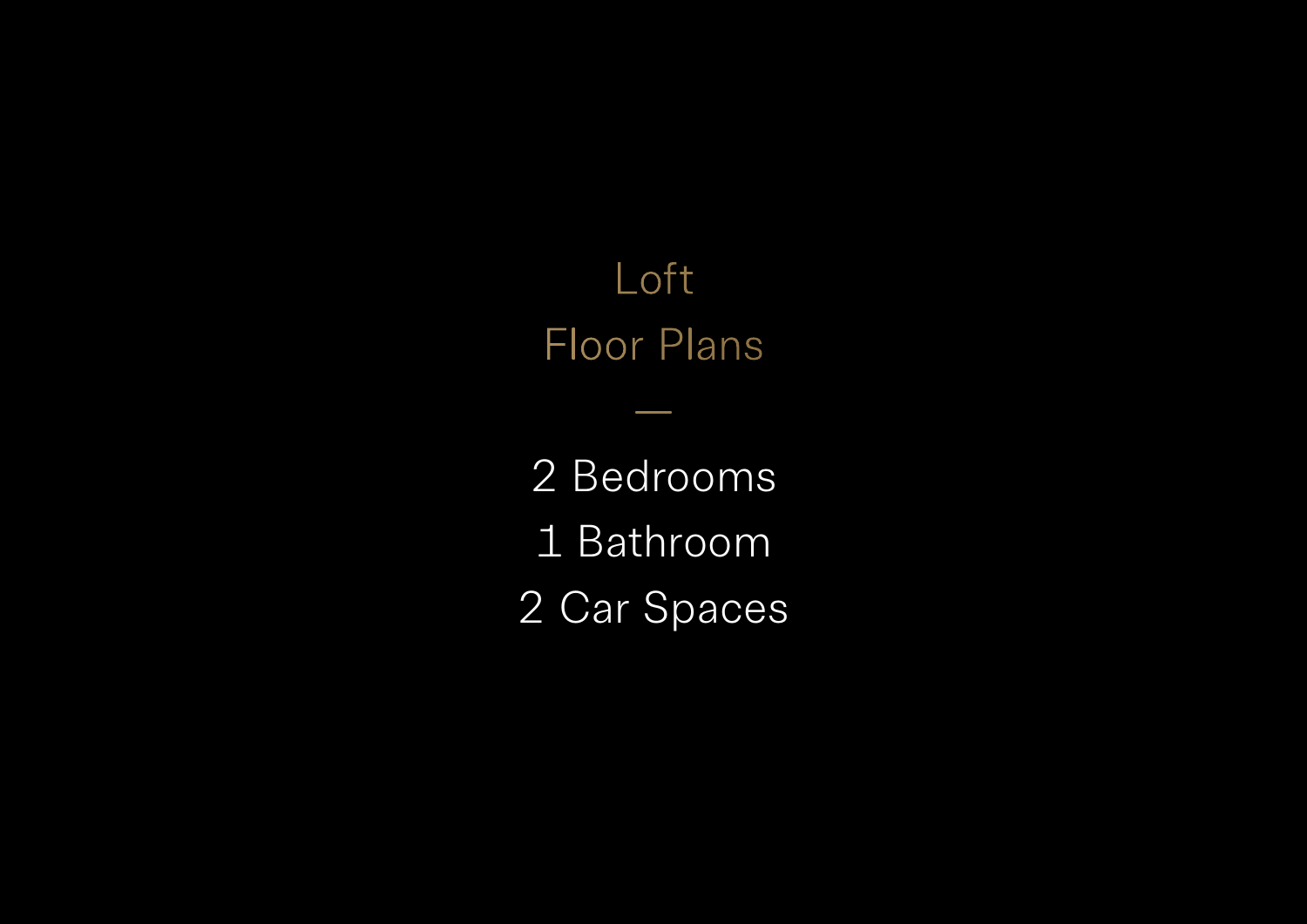This layout may be subject to minor amendments and dimensional changes to suit final working drawings and grid layouts. Living, balcony / courtyard and garage areas measured from centre line of party walls and outside face of common walls and external walls.

## DEL-REY

N $($ 



| 2 Bedrooms          |                     |
|---------------------|---------------------|
| 1 Bathroom          |                     |
| 2 Car Spaces        |                     |
| Living area         | 65m <sup>2</sup>    |
| Courtyard area      | $21m^2 (7 + 14m^2)$ |
| <b>Total Area</b>   | 86m <sup>2</sup>    |
| <b>Unit Numbers</b> |                     |





GROUND & LEVEL 1